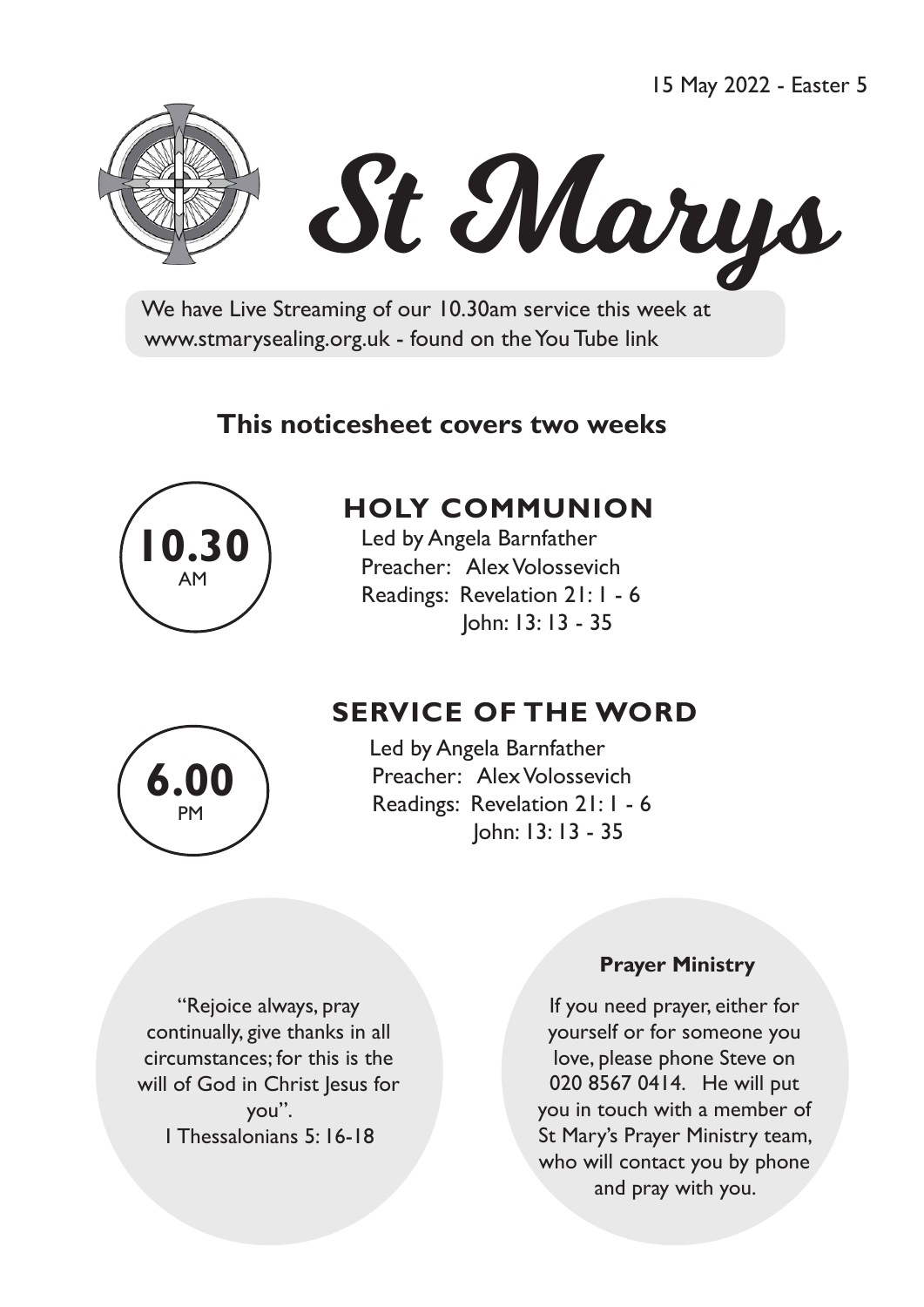## **Annual Parochial Church Meeting on Sunday 22 May.**

The APCM is an important event in the life of our Church Family involving amongst other things the election of members of the Parochial Church Council (PCC) and Churchwardens. If you are interested in going on the PCC or being able to vote for people to go on the PCC, you will need to be on the electoral roll.

The PCC is charged with "Promoting in the parish the whole mission of the Church, pastoral, evangelistic, social, and ecumenical." As Charity Trustees, PCC members working with the vicar have responsibility for ensuring St Mary's is well run, is solvent and is delivering on our God given mission. Honestly, it is not as scary as it sounds and is very rewarding. There is also the option to be part of the leadership of St Mary's by joining committees or groups reporting to the PCC.

 If you wish to find out more, please contact the PCC SecretaryWei Hei (weihei.kipling@talktalk.net)

## **The Annual Report 2021 and supporting documents for the Annual Meetings can be downloaded from the website. Paper copies**

can be made available for those people who are not able to print or otherwise read the documents.

Please e-mail or phone Jean in the office (office $@$ stmarysealing.org.uk / 020 8579 7134) if you would like a paper copy printing off for you and collect them from church on a Sunday.

 Christian Aid week starts today. St Stephen's church are holding a 'Concert from CORO' on Sunday 22 May @ 3pm with tea afterwards. Free entry with all donations going to Christian Aid. Help us turn hunger into hope.



### **Budget. Save. Spend**

Are you in control of your money, or is your money in control of you? St Mary's is running a **CAP (Christians Against Poverty) Money Course,** designed to help people gain control of their money. The course will run over three 2-hour sessions in the Polygon. The course is free and will start on Thursday 9th June at 7:30 pm, and then at the same time on the following two Thursdays, 16th and 23rd. If you would like to come on the course, please contact Steve Merrill on stephenmerrill@btinternet.com, or 07763 053119, and leave your name, contact number and email. Numbers are limited on each course.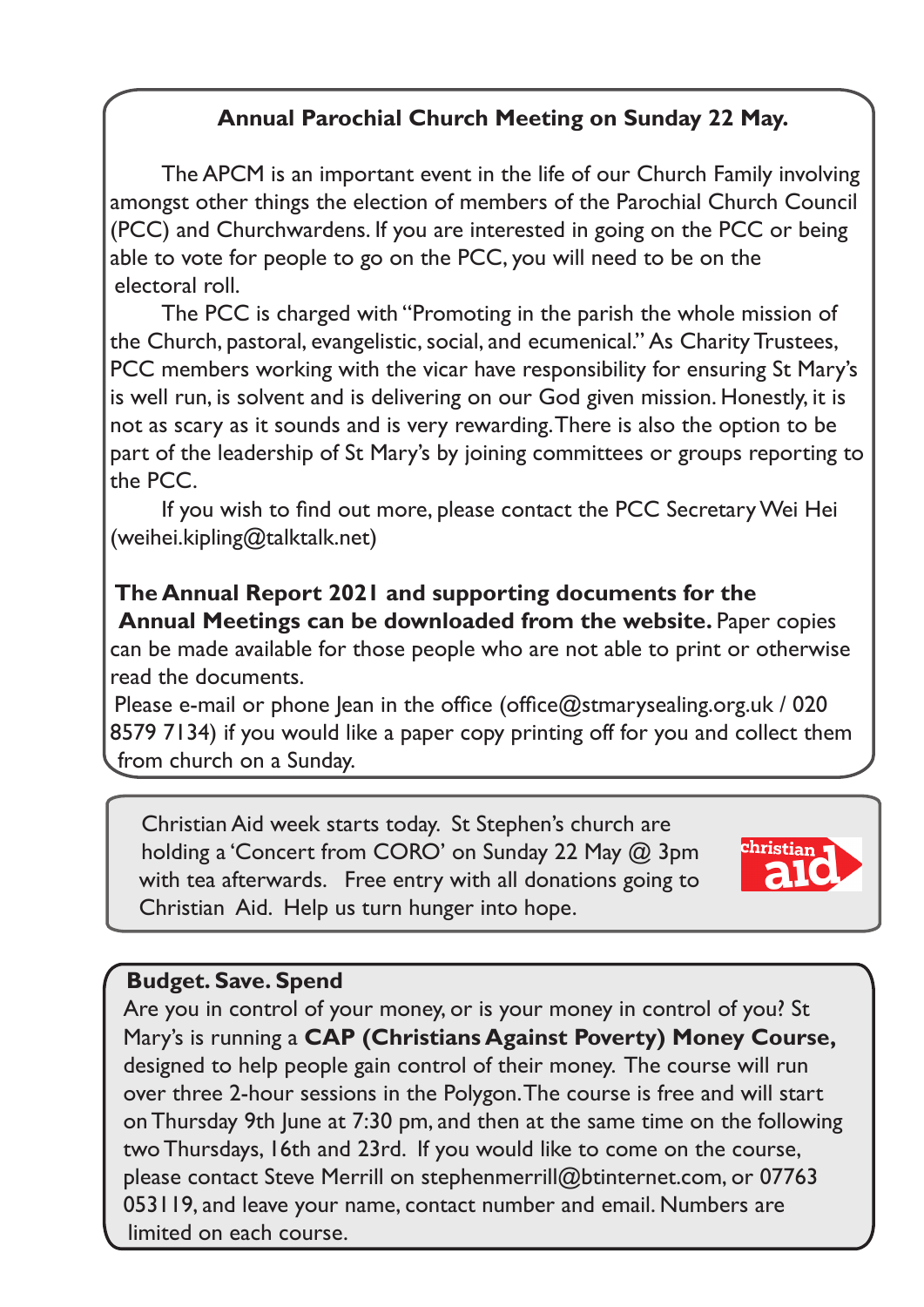

 We are seeking a new Stewardship Recorder for St. Mary's. This requires discretion, basic administration skills and being comfortable around numbers. Our stewardship recorder handles communication with Church Members regarding their Stewardship pledge forms, envelopes and direct debits. If you would like to know more please speak to David Morrow, Steve or our Church Warden's, Justine or Beverley.

## **CELEBRATE THE JUBILEE**

On Sunday 5 June at 10.30am we shall be having a special service to celebrate the Queen's platinum jubilee. This will be a service suitable for all ages and for our whole community. Please invite your friends and neighbours.



After the service there will be a simple bring and share lunch

for those who are not attending their own street party. If you are able, please bring a plate of food to share. Please note there will be NO EVENING SERVICE on this day.



Our next weekend at the Soup Kitchen will be on Saturday 21 and Sunday 22 May. If you can offer any help please contact Angela Hailstone on 07812 807531. The shifts are usually 1 - 3, 3 - 5 and 5 - 6.30pm.

They are also having a Queen platinum jubilee celebration on Thursday June 2 at 12.30pm with afternoon tea, music, games etc. in the Crypt at St Johns Church. If you are able to make cakes for this please contact Angela.

# **PLEASE PRAY OR GIVE THANKS FOR …**

- all those ill in body or spirit, lonely, depressed or recently bereaved.
- Viv, husband of Hazel Neaverson, still in hospital.
- also for Hazel, who fractured her right knee, and in a leg brace 6 weeks.
- Diana Kinder, recovering after a stroke.
- Arthur, baby great grandson of Jean Place, died on 15 May, also for his parents Dan and Laura.
- Martin, Andrina and David Standen following the sad death of Elaine on 14 May.
- Larry and Joan O'Neill, Carol and Barry Fergeson from Polygonian friends needing prayer.

 *Please let the church office know if you would like a prayer request.*